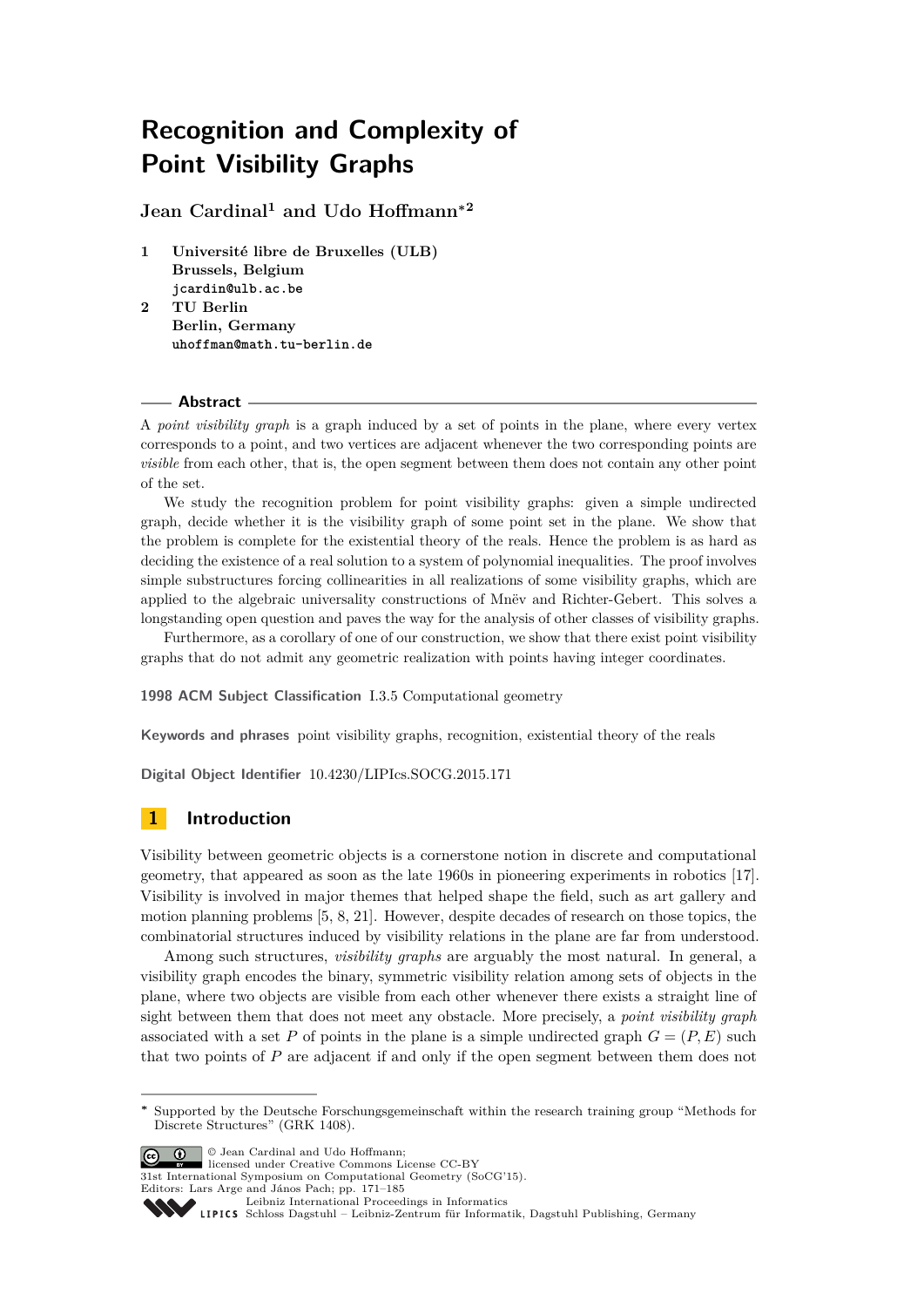contain any other point of *P*. Note that the points play both roles of vertices of the graph and obstacles. In what follows, we will use the abbreviation PVG for point visibility graph.

## **1.1 Our results**

We consider the *recognition* problem for point visibility graphs: given a simple undirected graph  $G = (V, E)$ , does there exists a point set P such that G is isomorphic to the visibility graph of *P*? More concisely, the problem consists of deciding the property of being a point visibility graph of some point set.

As is often the case for geometric graphs, the recognition problem appears to be intractable under usual complexity-theoretic assumptions. We actually characterize the problem as complete for the existential theory of the reals; hence recognizing point visibility graphs is as hard as deciding the existence of a solution to an arbitrary system of polynomial inequalities over the reals. Equivalently, this amounts to deciding the emptiness of a semialgebraic set. This complexity class is intimately related to fundamental results on *oriented matroids* and *pseudoline arrangements* starting with the insights of Mnëv on the algebraic universality properties of these structures [\[20\]](#page-14-4). The notation ∃R has been proposed recently by Schaefer [\[27\]](#page-14-5) to refer to this class, motivated by the continuously expanding collection of problems in computational geometry that are identified as complete for it.

The only known inclusion relations for ∃R are *NP* ⊆ ∃R ⊆ *P SP ACE*. It is known from the Tarski-Seidenberg Theorem that the first-order theory of real closed fields is decidable, but polynomial space algorithms for problems in ∃R have been proposed only much more recently by Canny [\[4\]](#page-13-1).

Whenever a graph is known to be a point visibility graph, the description of the point set as a collection of pairs of integer coordinates constitutes a natural certificate. Since it is not known whether  $\exists \mathbb{R} \subseteq NP$ , we should not expect such a certificate to have polynomial size. In fact, we show that there exist point visibility graphs all realizations of which have an irrational coordinate, and point visibility graphs that require doubly exponential coordinates in any realization.

## **1.2 Related work and Connections**

The recognition problem for point visibility graphs has been explicitly stated as an important open problem by various authors [\[14\]](#page-14-6), and is listed as the first open problem in a recent survey from Ghosh and Goswami [\[9\]](#page-14-7).

A linear-time recognition algorithm has been proposed by Ghosh and Roy for *planar* point visibility graphs [\[10\]](#page-14-8). For general point visibility graphs they showed that recognition problem lies in ∃R. More recently, Roy [\[26\]](#page-14-9) published an ingenious and rather involved NP-hardness proof for recognition of arbitrary point visibility graphs. Our result clearly implies NP-hardness as well, and, in our opinion, has a more concise proof.

Structural aspects of point visibility graphs have been studied by Kára, Pór, and Wood [\[14\]](#page-14-6), Pór and Wood [\[24\]](#page-14-10), and Payne et al. [\[23\]](#page-14-11). Many fascinating open questions revolve around the *big-line-big-clique* conjecture, stating that for all  $k, \ell \geq 2$ , there exists an *n* such that every finite set of at least *n* points in the plane contains either *k* pairwise visible points or  $\ell$ collinear points.

*Visibility graphs of polygons* are defined over the vertices of an arbitrary simple polygon in the plane, and connect pairs of vertices such that the open segment between them is completely contained in the interior of the polygon. This definition has also attracted a lot of interest in the past twenty years. Ghosh gave simple properties of visibility graphs of polygons and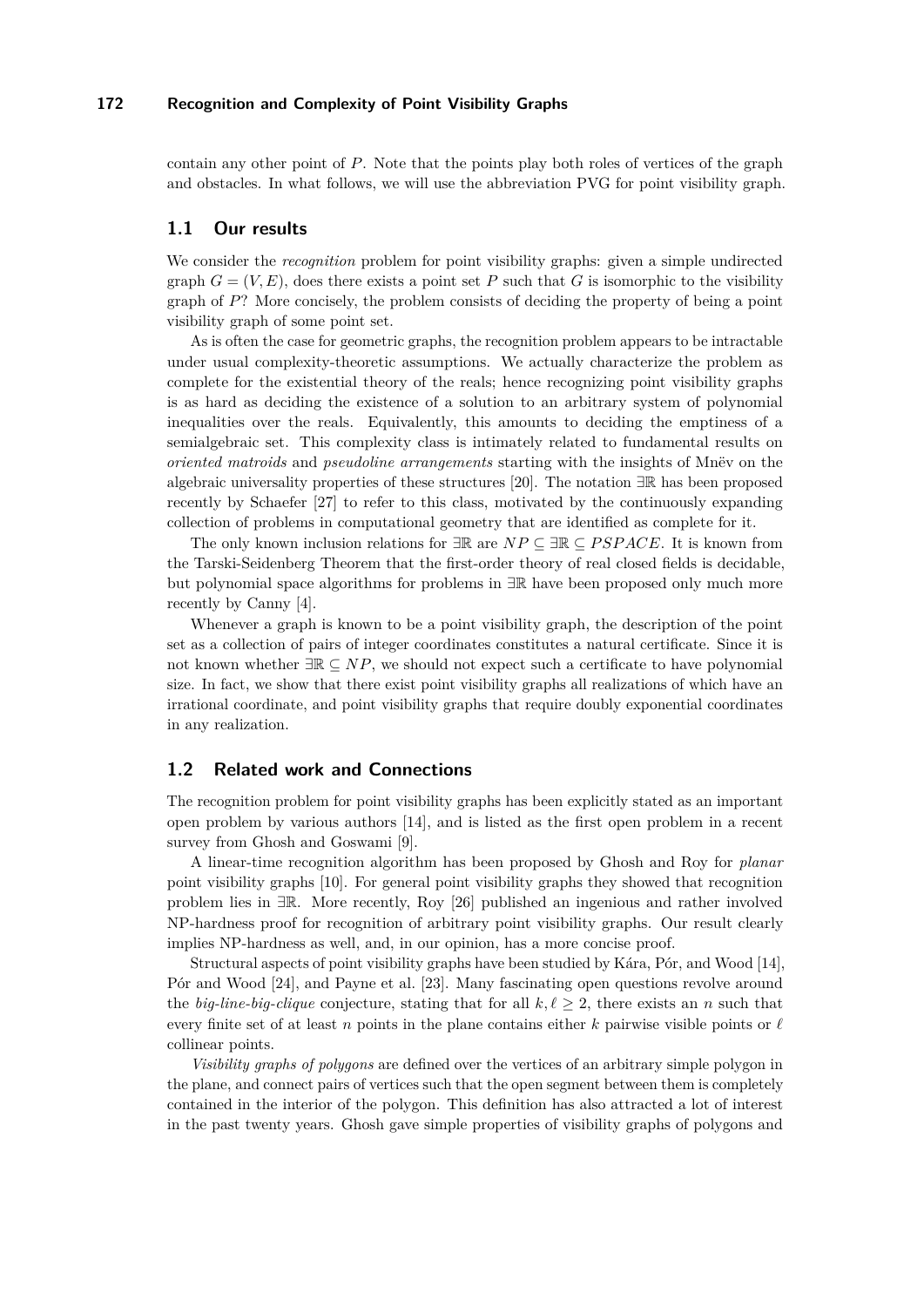conjectured that they were sufficient to characterize visibility graphs [\[6,](#page-14-12) [7\]](#page-14-13). These conjectures have been disproved by Streinu [\[31\]](#page-14-14) via the notion of *pseudo-visibility* graphs, or visibility graphs of *pseudo-polygons* [\[22\]](#page-14-15). A similar definition is given by Abello and Kumar [\[1\]](#page-13-2). Roughly speaking, the relation between visibility and pseudo-visibility graphs is of the same nature as that between arrangements of straight lines and pseudolines. Although, as Abello and Kumar remark, these results somehow suggest that the difficulty in the recognition task is due to a stretchability problem, the complexity of recognizing visibility graphs of polygons remains open, and it is not clear whether the techniques described in this paper can help characterizing it. The influential surveys and contributions of Schaefer about ∃R-complete problems in computational geometry form an ideal point of entry in the field [\[27,](#page-14-5) [28\]](#page-14-16). Among such problems, let us mention recognition of segment intersection graphs [\[15\]](#page-14-17), recognition of unit distance graphs and realizability of linkages [\[13,](#page-14-18) [28\]](#page-14-16), recognition of disk and unit disk intersection graphs [\[19\]](#page-14-19), computing the rectilinear crossing number of a graph [\[3\]](#page-13-3), simultaneous geometric graph embedding [\[16\]](#page-14-20), and recognition of *d*-dimensional Delaunay triangulations [\[2\]](#page-13-4).

## **1.3 Outline of the paper**

In Section [2,](#page-3-0) we provide two simple visibility graph constructions, the *fan* and the *generalized fan*, all geometric realizations of which are guaranteed to preserve a specified collection of subsets of collinear points. The proofs are elementary and only require a series of basic observations.

In Section [3,](#page-8-0) we give two applications of the fan construction. In the first, we show that there exists a point visibility graph that does not have any geometric realization on the integer grid. In other words, all geometric realizations of this point visibility graph are such that at least one of the points has an irrational coordinate. Another application of the fan construction follows, where we show that there are point visibility graphs each grid realization of which require coordinates of values  $2^{2^{\sqrt[3]{n}}}$  where *n* denotes the number of vertices of the point visibility graph.

The main result of the paper is given in Section [4.](#page-9-0) We first recall the main notions and tools used in the results from Mnëv [\[20\]](#page-14-4), Shor [\[29\]](#page-14-21), and Richter-Gebert [\[25\]](#page-14-22) for showing that realizability of abstract order types is complete for the existential theory of the reals. We then combine these tools with the generalized fan construction to produce families of point visibility graphs that can simulate arbitrary arithmetic computations over the reals.

## **1.4 Notations**

For the sake of simplicity, we slightly abuse notations and do not distinguish between a vertex of a point visibility graph and its corresponding point in a geometric realization. We denote by  $G[P']$  the induced subgraph of a graph  $G = (P, E)$  with the vertex set  $P' \subseteq P$ . For a point visibility realization  $R$  we denote by  $R[P']$  the induced subrealization containing only the points  $P'$ . The PVG of this subrealization is in general not an induced subgraph of *G*. By *N*(*p*) we denote the open neighbourhood of a vertex *p*.

The line through two points p and q is denoted by  $\ell(p,q)$  and the open segment between *p* and *q* by  $\overline{pq}$ . We will often call  $\overline{pq}$  the *sightline* between *p* and *q*, since *p* and *q* see each other iff  $\overline{pq} \cap P = \emptyset$ . We call two sightlines  $\overline{p_1q_1}$  and  $\overline{p_2q_2}$  non-crossing if  $\overline{p_1q_1} \cap \overline{p_2q_2} = \emptyset$ .

For each point *p* all other points of *G* lie on  $deg(p)$  many rays  $R_1^p, \ldots, R_{deg(p)}^p$  originating from *p*.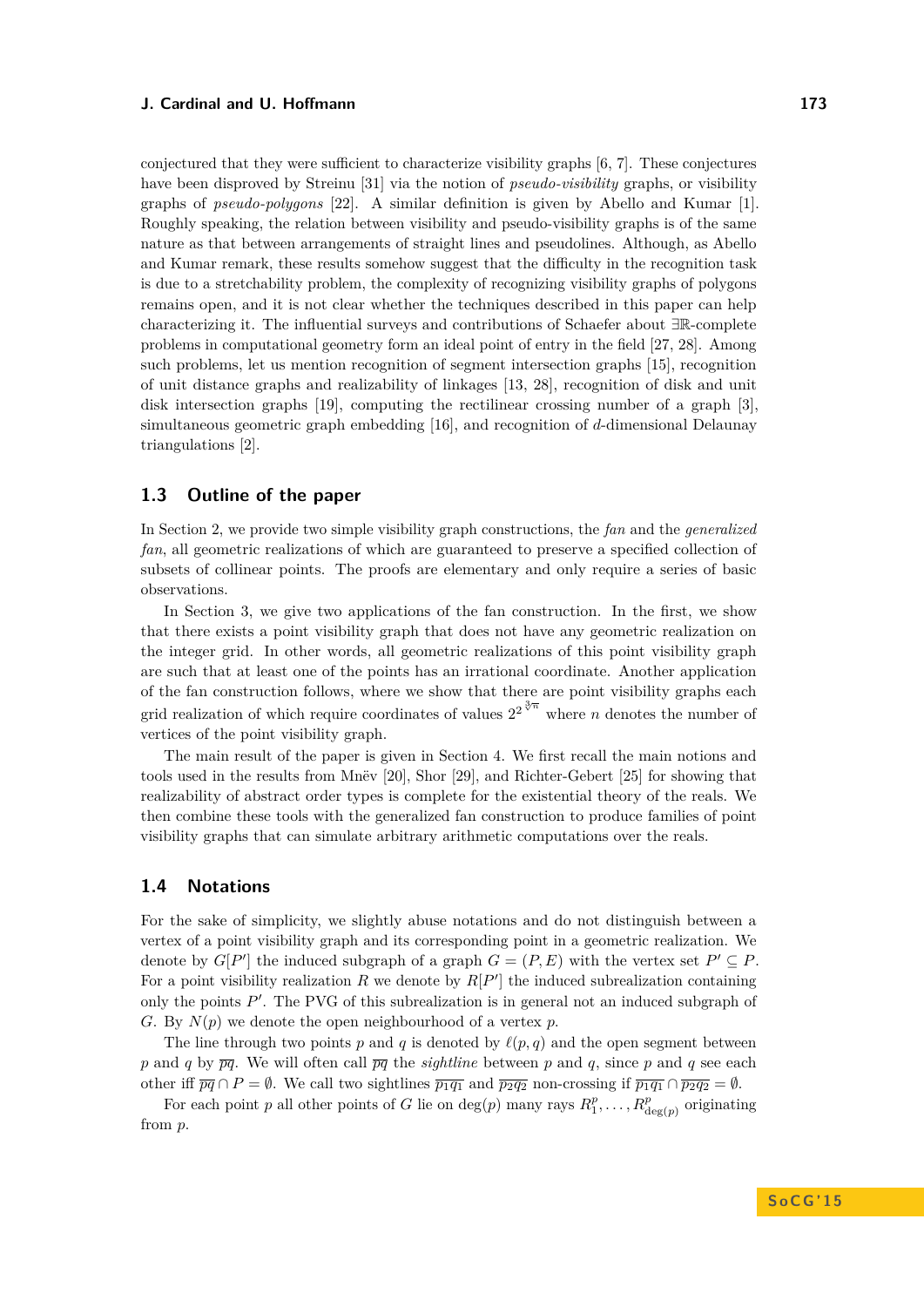# <span id="page-3-0"></span>**2 Point visibility graphs preserving collinearities**

We first describe constructions of point visibility graphs, all the geometric realizations of which preserve some fixed subsets of collinear points.

## **2.1 Preliminary observations**



**Figure 1** (Lemma [1\)](#page-3-1) Left: a point sees points on consecutive rays with small angle. Right: a vertex of  $deg(q) = 1$  in  $G[N(p)]$  lies on the boundary of an empty halfspace.

In the realization of a PVG, the point  $p$  sees exactly  $\deg(p)$  many vertices, hence all other points lie on deg(*p*) rays of origin *p*.

<span id="page-3-1"></span>► **Lemma 1.** Let  $q \in N(p)$  be a degree-one vertex in  $G[N(p)]$ . Then all points lie on one *side of the line*  $\ell(p,q)$ *. Furthermore, the neighbor of q lies on the ray that forms the smallest angle with qp.*

**Proof.** If the angle between two consecutive rays is smaller than  $\pi$ , then every vertex on one ray sees every vertex on the other ray. Hence one of the angles incident to  $q$  is at least  $\pi$  and the neighbour of  $q$  lies on the other incident ray.

<span id="page-3-4"></span> $\triangleright$  **Corollary 2.** If  $G[N(p)]$  is an induced path, then the order of the path and the order of the *rays coincide.*

**Proof.** By Lemma [1](#page-3-1) the two endpoints of the path lie on rays on the boundary of empty halfspaces. Thus all other rays form angles which are smaller than  $\pi$ , and thus they see their two neighbors of the path on their neighboring rays.

<span id="page-3-2"></span> $\triangleright$  **Observation 3.** Let  $q, q \neq p$ , be a point that sees all points of  $N(p)$ . Then q is the second *point (not including p) on one of the rays emerging from p.*

**Proof.** Assume *q* is not the second point on one of the rays. Then *q* cannot see the first point on its ray which is a neighbor of p.

This also shows the following observation.

<span id="page-3-3"></span> $\triangleright$  **Observation 4.** Let  $q, q \neq p$ , be a point that is not the second point on one of the rays *from p and sees all but one (r) of the neighbors of p. Then q lies on the ray of r.*

## **2.2 Fans and generalized fans**

We have enough tools by now to show the uniqueness of a PVG obtained from the following construction, which is depicted in Figure [2.](#page-4-0) Consider a set *S* of segments between two lines  $\ell$  and  $\ell'$  intersecting in a point  $p$ . For each intersection of a pair of segments, construct a ray of origin *p* and going through this intersection point. Add two segments  $s_1$  and  $s_2$  between  $\ell$ and  $\ell'$ , such that  $s_1$  is the closest and  $s_2$  is the second closest segments to  $p$ .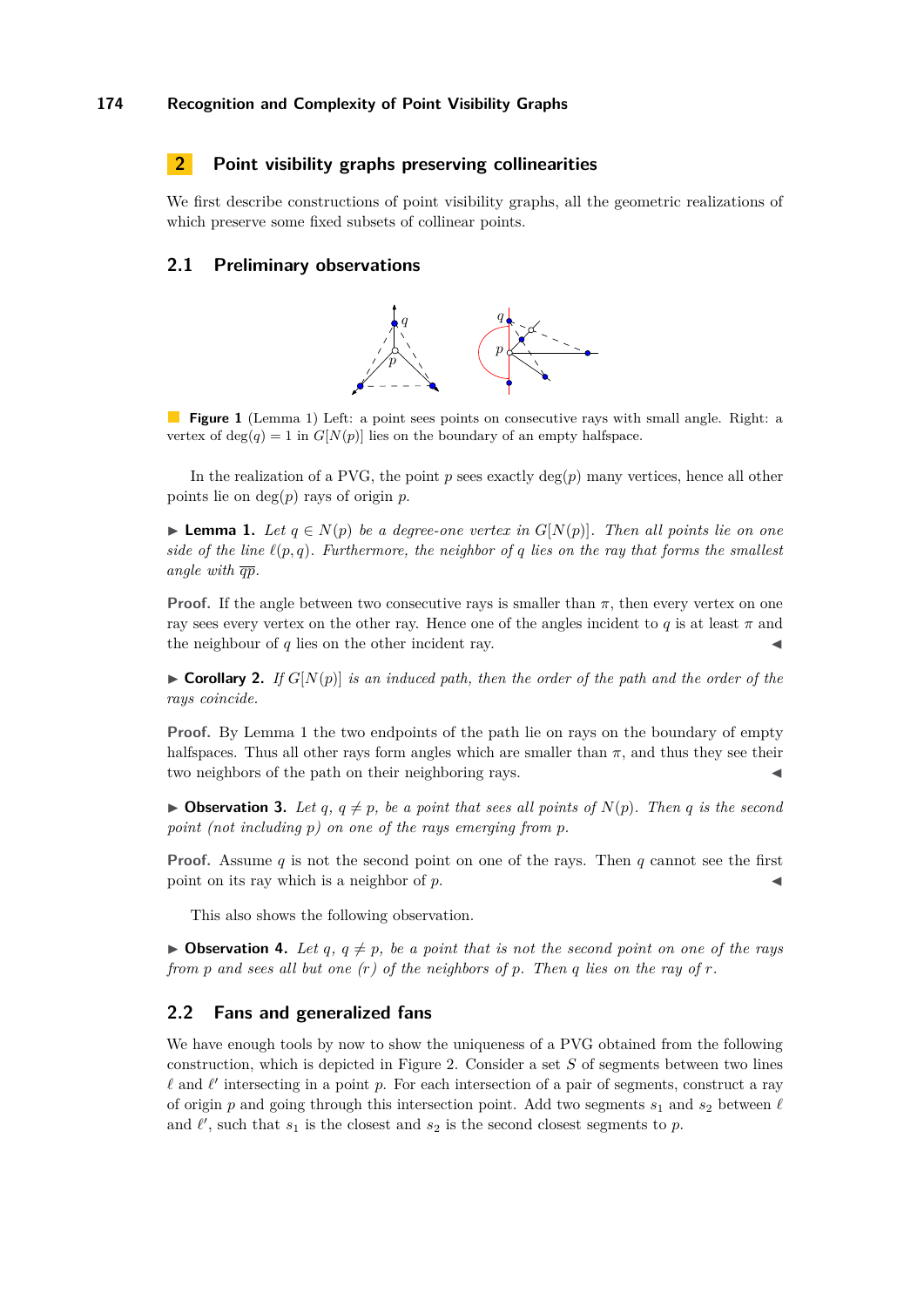<span id="page-4-0"></span>

**Figure 2** A fan: a vertex is placed on each intersection of two lines/segments.

We now put a point on each intersection of the segments and rays and construct the PVG of this set of points. We call this graph the *fan* of *S*. Since we have the choice of the position of the segments  $s_1$  and  $s_2$  we can avoid any collinearity between a point on  $s_1$  or  $s_2$ and points on other segments, except for the obvious collinearities on one ray. Thus every point sees all points on *s*<sup>1</sup> except for the one of the ray it lies on.

<span id="page-4-1"></span>► **Lemma 5.** All realizations of a fan preserve collinearities between points that lie on one *segment and between points that lie on one ray.*

**Proof.** We first show that the distribution of the points onto the rays of *p* is unique. By construction the points on  $s_2$  see all the points on  $s_1$ , which are exactly the neighbors of *p*. Thus by Observation [3](#page-3-2) the points from *s*<sup>2</sup> are the second points of a ray. Since there is exactly one point for each ray on *s*2, all the other points are not second points on a ray. By construction each of the remaining points sees all but one point of *s*1. Observation [4](#page-3-3) gives a unique ray a point lies on. The order of the rays is unique by Corollary [2.](#page-3-4) On each ray the order of the points is as constructed, since the PVG of points on one ray is an induced path.

Now we have to show that the points originating from one segment are still collinear. Consider three consecutive rays  $R_1, R_2, R_3$ . We consider a visibility between a point  $p_1$  on  $R_1$  and one point  $p_3$  on  $R_3$  that has to be blocked by a point on  $R_2$ . Let  $p_2$  be the original blocker from the construction. For each point on  $R_2$  that lies closer to  $p$  there is a sightline blocked by this point, and for each point that lies further away from *p* there is a sightline blocked by this point. For each of those points pick one sightline that corresponds to an original segment and  $\overline{p_1p_3}$ . This set of sightlines is non-crossing, since the segments only intersect on rays by assumption. So we have a set of non-crossing sightlines and the same number of blockers available. Since the order on each ray is fixed, and the sightlines intersect *R*<sup>2</sup> in a certain order, the blocker for each sightline is uniquely determined and has to be the original blocker. By transitivity of collinearity all points from the segments remain  $\blacksquare$ collinear.

To show the hardness of PVG recognition in the existential theory of the reals in Section [4](#page-9-0) we need a unique realization property for the following generalization of a fan.

Consider again two lines  $\ell$  and  $\ell'$  and a set of  $n$  segments  $S$  located between those lines. We assume for now that  $\ell$  and  $\ell'$  are parallel, i.e., their intersection point  $p$  lies on the line at infinity, and horizontal. Now we are not interested in preserving the exact arrangement of the segments *S* in a PVG, but only in keeping the segments straight, and the order of the segments on  $\ell$  and on  $\ell'$  as described by  $S$ . For that purpose we add three parallel and equidistant segments  $s_1, s_2, s_3$  to the left of all segments of *S*. Below  $\ell'$  and above  $\ell$  we add 5*n* equidistant rays each, that are parallel to  $\ell$  and  $\ell'$  and start on the point at infinity  $p$ . Let  $\varepsilon$  be the distance between two consecutive rays in one bundle. We choose  $\varepsilon$  such that  $(5n)^4$ *ε* is smaller that the distance of any intersection of segments in *S* to  $\ell$  or  $\ell'$ . We call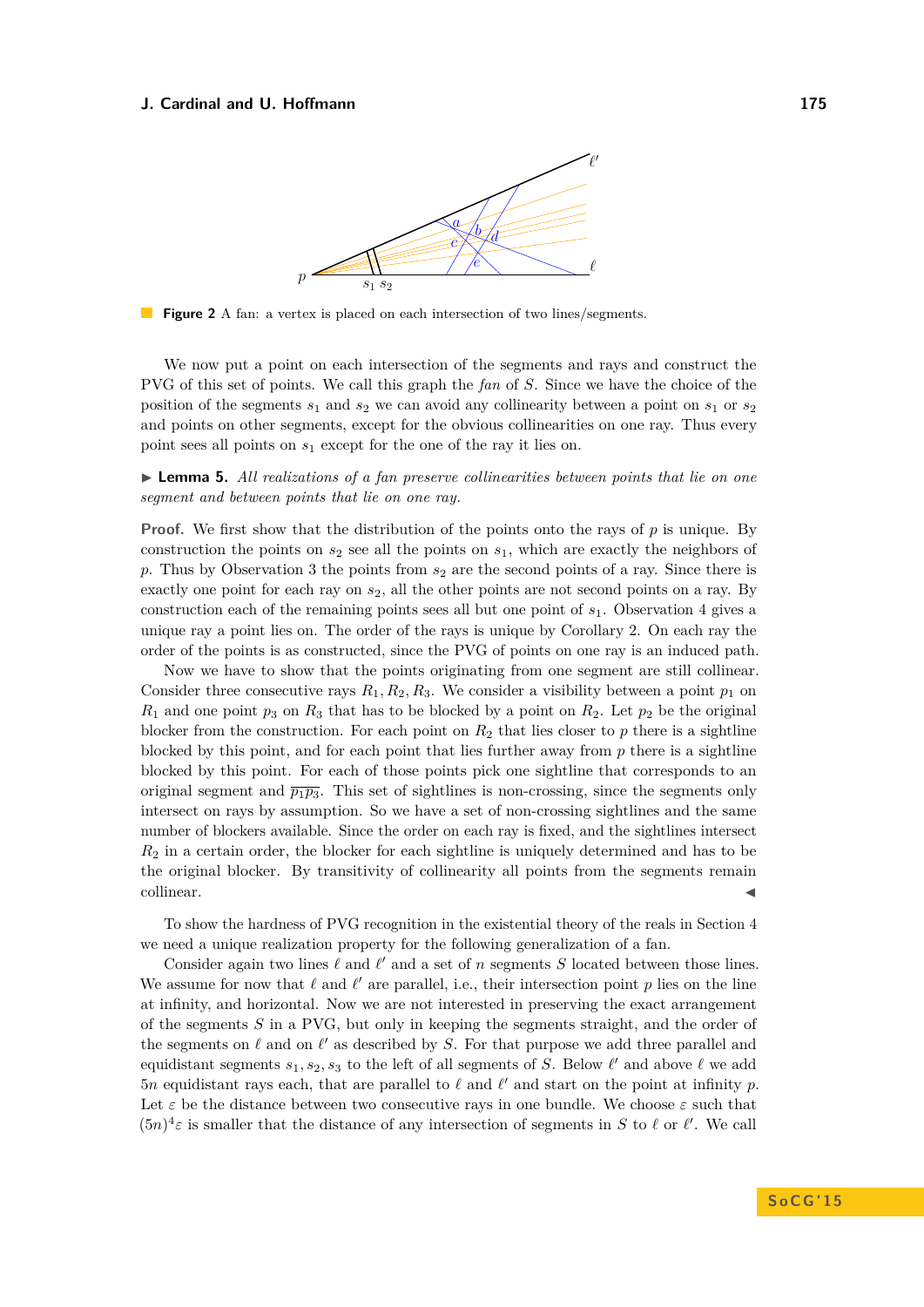<span id="page-5-0"></span>

**Figure 3** Left: a bundle of a generalized fan above and below each intersection. Right: the generalized fan with the segment  $s_0$  and the point  $p$ .

such a set of 5*n* rays a *bundle*. Above the bundle close to  $\ell$  and below the bundle close to  $\ell'$  we add  $(5n)^4$  segments starting on  $s_3$  and ending in p. The segments are parallel to the rays of the bundles and are also equidistant with distance *ε* to their close bundle. The bundles together with the (5*n*) 4 segments forms what we will call the *extended* bundle. The equidistance property is preserved according to the following lemma.

<span id="page-5-2"></span>▶ **Lemma 6.** *Consider a realization of a PVG of an*  $r \times q$  *integer grid,*  $r > 6$ ,  $q > 3$ *, such that the points of each of the r rows lie on a horizontal line. Then – up to a projective transformation – the horizontal lines are equally spaced, the verticals are parallel, and also equally spaced.*

Now we apply a projective transformation, such that the intersection point  $p$  of  $\ell$  and  $\ell'$ does not lie on the line at infinity as shown in Figure [3.](#page-5-0) We add a segment  $s_0$  between  $\ell$  and  $\ell'$  that lies between  $p$  and  $s_1$ . Again we take all the intersection points between segments, rays or lines as points and construct the visibility graph of those points. Note that we can add  $s_0$ , such that each point on  $s_0$  sees all points that do not lie on its ray or  $s_0$ . A visibility graph constructed in this way will be called a *generalized fan*. In Lemma [7](#page-5-1) we show that all realizations of a generalized fan preserve the collinearities between the points on the segments.

Let us briefly consider the differences between a fan and a generalized fan. In the fan in Figure [2](#page-4-0) the vertical order of the intersection points is  $a > b > c > d > e$ . In contrast, the generalized construction, shown on the left of Figure [3,](#page-5-0) allows different vertical orders on those points. In Figure [4](#page-6-0) we used three bundles instead of two bundles to fix the orders. In the proof of Lemma [7](#page-5-1) it will turn out that all realizations for this construction also preserve collinearities. In this case we have a further restriction on the vertical order of the intersection points: the points *a* and *b* must lie above the middle bundle, and the points *c, d, e* must lie below. This restricts the possible vertical orders of intersection points to some linear extensions of the partial order shown in Figure [3.](#page-5-0) To indicate that *a* and *b* lie above *c, d* and *e* we introduce the notation  $\{a, b\} > \{c, d, e\}$ . This notation captures exactly the restriction we can add to the horizontal orders of a fan: given a realization of the segments *S* between the lines  $\ell$  and  $\ell'$  it is possible to add bundles between some intersection points, partitioning the intersection points of the segments into subsets  $I_1, \ldots, I_k$ . Now every realization of the PVG respects the vertical order  $I_1 > \cdots > I_k$  of the intersection points. If  $|I_j| = 1$ , one line through an intersection point as in Figure [2](#page-4-0) can also be used.

<span id="page-5-1"></span>► **Lemma 7.** All realizations of a generalized fan preserve collinearities between points that *lie on one segment and between points that lie on one ray.*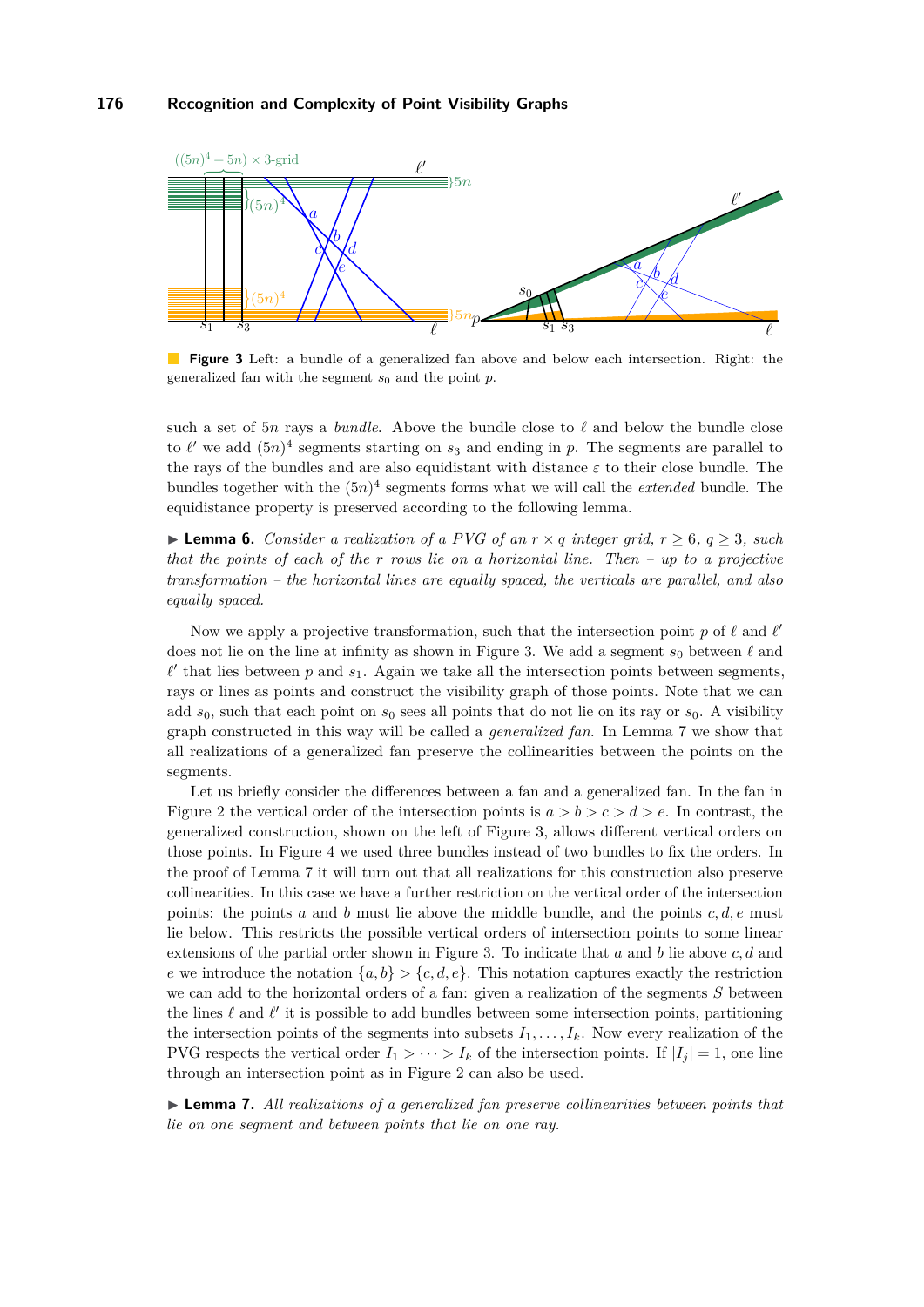<span id="page-6-0"></span>

<span id="page-6-1"></span>**Figure 4** A generalized fan with several bundles.



**Figure 5** A clockwise orientation of  $(u_k, v_k, w_k)$  forces the triple on a right segment  $s'_k$  to be oriented clockwise.

**Proof.** The argument showing that the distribution of the points onto the rays starting at *p* and the order of the rays remains as constructed is identical to the proof of Lemma [5.](#page-4-1) So we only have to show that the points from the segments stay collinear. We do this in two steps. In the first one we show that the points on segments within one extended bundle stay collinear. We will use this in a second step to show that the segments in two consecutive bundles stay aligned.

We proceed with the first step. First note that the points from one segment within one bundle stay collinear in each realization by the same arguments as in Lemma [5.](#page-4-1) The same holds for the points on a segment  $s_k, k \in \{0, \ldots, 3\}$ , and the intersection with the  $(5n)^4$ segments. So for the first step we only have to show that the segments  $s_0, \ldots, s_3$  in extended bundles stay aligned. Therefore we consider the lowest ray of the bundle close to  $\ell'$  and two neighboring segments. The points on the segments  $s_k$  stay collinear on those three rays, because four non-crossing sightlines have to be blocked by four points. Now consider the two lowest rays of the bundle close to  $\ell'$ , and the  $(5n)^4$  segments below. Assume that the points on one of the segments  $s_0, \ldots, s_4$  do not stay aligned for one  $s_k$ . Then the points on  $s_k$  that lie on the two lowest rays  $u_k$  (lowest) and  $v_k$  (second lowest) and the lowest segment  $w_k$ form the convex hull of all the points on  $s_k$  that lie in between, see Figure [5.](#page-6-1) In this triangle there are  $(5n)^4 - 1$  non-crossing sightlines that have to be blocked. This implies that one of the other segments  $s_l$  have to support blockers. If the triple  $(u_k, v_k, w_k)$  is oriented clockwise some the blockers have to be supported by a segment  $s'_{k}$  to the right, or by one to the left otherwise. In the clockwise case the three according points on the convex hull of the  $s'_{k}$  have to be oriented clockwise as well. Since a symmetric case holds for the counterclockwise case we obtain a contradiction for the rightmost clockwise or leftmost counterclockwise oriented triple.

So it is left to show that the two subsegments within consecutive bundles stay aligned. We will refer to those subsegments as the upper and the lower part of a segment. First note that the segments  $s_k$ ,  $k \in \{0, \ldots, 3\}$  stay aligned in consecutive extensions of a bundle, thus they cannot provide blockers for sightlines between upper and lower part on the other segments.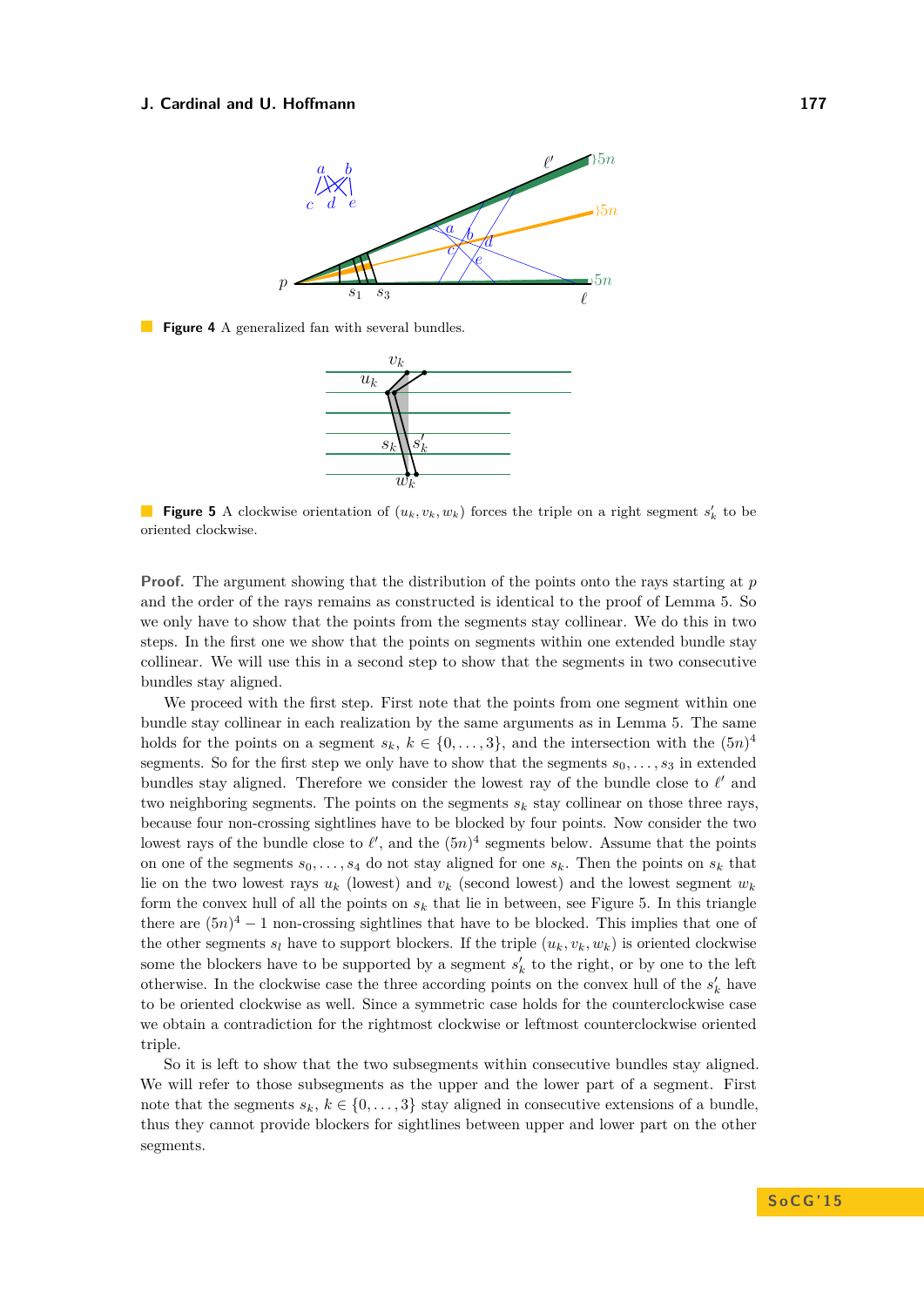<span id="page-7-0"></span>

**Figure 6** Left: A blocker on *b*. Right: The situation after the coordinate transformation.

We assume the points from one original segment *s* are not all collinear in a realization of the fan. We denote by *s'* and *s''* respectively the lower and upper part of *s*. If *s'* and *s''* are not aligned then one of the two lower points of  $s''$  does not lie on the supporting line of s'. We denote this point by q. Between q and the points on s' there are at least  $(5n)^4 - 1$ non-crossing sightlines that have to be blocked. At most *n* of those sightlines can be blocked from points on the upper bundle, namely the points from the lowest ray if *q* lies on the second lowest ray. The other blockers lie on the other  $n-1$  lower parts of the segments. From the pigeonhole principle there is a lower part *b* of a segment that provides at least  $\lfloor (5n - n - 1)/(n - 1) \rfloor = 5$  blockers for sightlines between *q* and points on *s'*. We will show that this is not possible.

By first reversing the projective transformation applied in the construction of the generalized fan, and then applying Lemma [6,](#page-5-2) we can assume that the lines in the lower bundle are parallel and equidistant, as shown in Figure [6.](#page-7-0) Now we use an affine transformation such that the points of *s*' have coordinates  $(0, i)$  for  $i \in \{-k, \ldots, r - 1 - k\}$ , where *k* is chosen such that the lowest point blocked by a point on  $b$  has coordinates  $(0,0)$ . By another linear transformation we can ensure that  $q = (N, N)$  for some  $N > 0$ . We can now use the segments starting from  $s_3$  to give a lower bound on  $N$ : the segments above the bundle of  $s'$  are also equidistant with the same distance as the lines in the bundle, since the segments extend the grid. Since q lies on a parallel line above those rays we know that  $N > (5n)^4$ .

The points on  $b$  that block visibilities between points on  $s'$  from  $q$  also have *y*-coordinates in  $\{0, \ldots, r-1-k\}$ , since they lie on lines in the same bundle as *s'*. Let us assume that the point  $b_{ij}$  on *b* has *y*-coordinate *j* and blocks the visibility of  $(0, i)$  from *q*. Then the *x*-coordinate of  $b_{ij}$  is  $x = (j - i) \frac{N}{N-i}$ . We consider the sets  $M := \{(i, j) | b_{ij} \text{ is a blocker}\}\$ and  $M' := \{(j - i) | b_{ij} \text{ is a blocker}\}\.$  We will obtain a contradiction in the following two cases.

**Case 1.**  $|M'| < 3$ : In this case there are three points in *M* with the same value for  $j - i$ . Those points on *b* have the coordinates of the form  $(\frac{cN}{N-i}, c+i)$  where  $c = j - i$  is constant. This is a parameterization of a hyperbola. No three points for  $i < N$  on this curve are collinear, which contradicts that they all lie on the segment *b*.

**Case 2:**  $|M'| \geq 3$ : In this case there are three blockers  $b_0, b_1, b_2$  with pairwise different values for  $j - i$ . Assume without loss of generality that  $b_0 = (x_0, j_0)$  blocks  $(0, 0)$  from  $q$ ,  $b_1 = (x_1, j_1)$  blocks  $(0, i_1)$ , and  $b_2 = (x_2, j_2)$  blocks  $(0, i_2)$ . Then the *x*-coordinates of  $b_k$  is given by  $x_k = (j_k - i_k) \frac{N}{N - i_k}$ . The difference of the *x*-coordinate of two consecutive points on *b* is  $d_{min} := \frac{x_k - x_0}{j_k - j_0}$ . Calculating  $d_{min}$  using the expression above once with  $b_1$  and once with  $b_2$  leads to the following equation.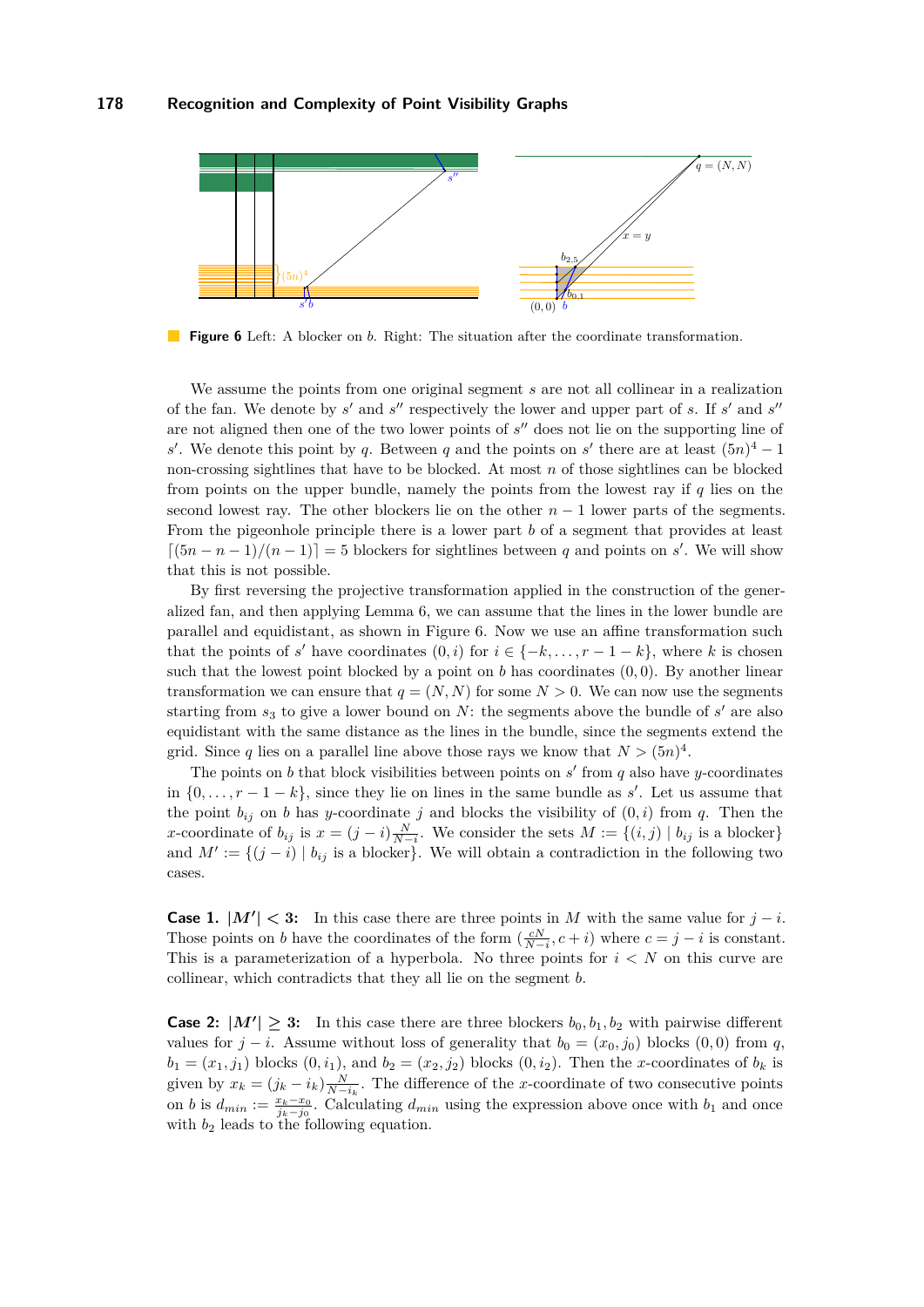

<span id="page-8-1"></span>**Figure 7** The Perles configuration.

$$
\frac{(j_2 - i_2)\frac{N}{N - i_2} - j_0}{j_2 - j_0} = \frac{(j_1 - i_1)\frac{N}{N - i_1} - j_0}{j_1 - j_0}
$$
  
\n
$$
\Leftrightarrow (i_1^2 j_0 - i_1^2 j_2 - i_1 j_0 j_2 + i_1 j_1 j_2 - i_2^2 j_0 + i_2^2 j_1 + i_2 j_0 j_1 - i_2 j_1 j_2)N
$$
  
\n
$$
+ (-i_1 j_0 + i_1 j_2 + i_2 j_0 - i_2 j_1)N^2 + i_1 i_2 j_0 (j_2 - j_1) = 0
$$

Since all coefficients in the last equation are integral we obtain that  $i_1i_2j_0(j_2 - j_1)$  is a multiple of *N*. This is a contradiction to  $N > (5n)^4$  since each of the factors is bounded by  $5n$  and is nonzero.

## <span id="page-8-0"></span>**3 Drawing point visibility graphs on grids**

We give a first simple application of the fan construction.

► **Theorem 8.** *There exists a point visibility graph every geometric realization of which has at least one point with one irrational coordinate.*

**Proof.** We use the so-called *Perles configuration* of 9 points on 9 lines illustrated in Fig. [7.](#page-8-1) It is known that for every geometric realization of this configuration in the Euclidean plane, one of the points has an irrational number as one of its coordinate [\[12\]](#page-14-23). We combine this construction with the fan construction described in the previous section. Hence we pick two lines  $\ell$  and  $\ell'$  intersecting in a point  $p$ , such that all lines of the configuration intersect both  $\ell$  and  $\ell'$  in the same wedge. Note that up to a projective transformation, the point p may be considered to be on the line at infinity and  $\ell$  and  $\ell'$  taken as parallel. We add two non-intersecting segments  $s_1$  and  $s_2$  close to  $p$ , that do not intersect any line of the configuration. We then shoot a ray from *p* through each of the points, and construct the visibility graph of the original points together with all the intersections of the rays with the lines and the two segments  $s_1, s_2$ . From Lemma [5,](#page-4-1) all the collinearities of the original configuration are preserved, and every realization of the graph contains a copy of the Perles configuration.

Also note that point visibility graphs that can be realized with rational coordinates do not necessarily admit a realization that can stored in polynomial space in the number of vertices of the graph. To support this, consider a line arrangement  $A$ , and add a point  $p$  in an unbounded face of the arrangement, such that all intersections of lines are visible in an angle around *p* that is smaller than  $\pi$ . Construct rays  $\ell$  and  $\ell'$  through the extremal intersection points and *p*. From Lemma [5,](#page-4-1) the fan of this construction gives a PVG that fixes A. Since there are line arrangements that require integer coordinates of values  $2^{2^{\Theta(|\mathcal{A}|)}}$  [\[11\]](#page-14-24) and the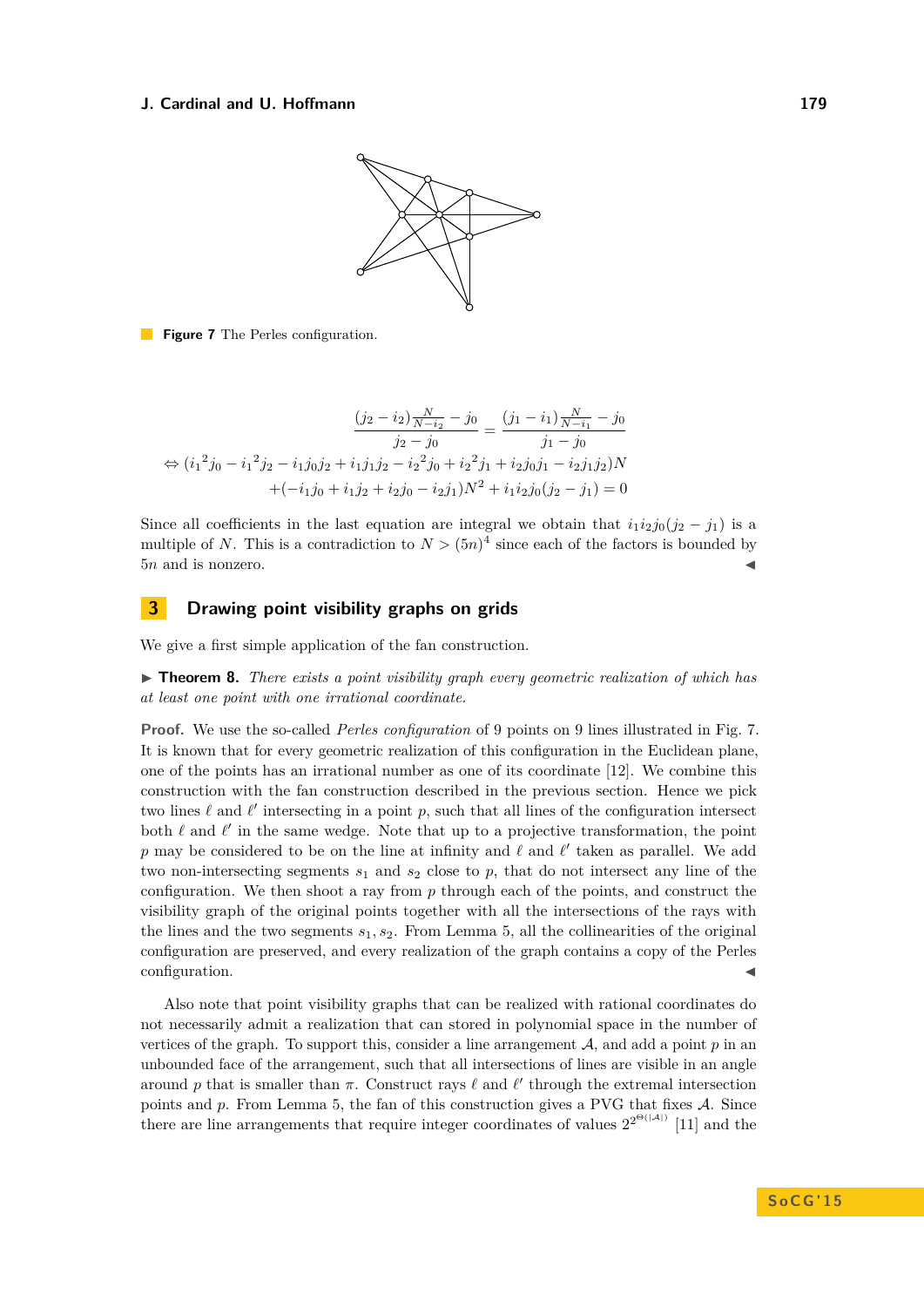fan has  $\Theta(|\mathcal{A}|^3)$  points we get the following worst-case lower bound on the coordinates of points in a representation of a PVG.

▶ **Corollary 9.** *There exists a point visibility graph with n* vertices every realization of which *requires coordinates of values*  $2^{2^{\Theta(\sqrt[3]{n})}}$ .

## <span id="page-9-0"></span>**4** ∃R**-completeness reductions**

The existential theory of the reals  $(\exists \mathbb{R})$  is a complexity class defined by the following complete problem. We are given a well-formed quantifier-free formula  $F(x_1, \ldots, x_k)$  using the numbers 0 and 1, addition and multiplication operations, strict and non-strict comparison operators, Boolean operators, and the variables  $x_1, \ldots, x_k$ , and we are asked whether there exists an assignment of real values to  $x_1, \ldots, x_k$ , such that F is satisfied. This amounts to deciding whether a system of polynomial inequalities admits a solution over the reals. The first main result connecting this complexity class to a geometric problem is the celebrated result of Mnëv, who showed that *realizability of order types*, or – in the dual – stretchability of pseudoline arrangements, is complete in this complexity class [\[20\]](#page-14-4). In what follows, we use the simplified reductions due to Shor [\[29\]](#page-14-21) and Richter-Gebert [\[25\]](#page-14-22). The latter is in turn well explained in a recent manuscript by Matoušek [\[18\]](#page-14-25). We refer the curious reader to those references for further details.

The *orientation* of an ordered triple of points  $(p, q, r)$  indicates whether the three points form a clockwise or a counterclockwise cycle, or whether the three points are collinear. Let  $P = \{p_1, \ldots, p_n\}$  and an orientation *O* of each triple of points in *P* be given. The pair  $(P, O)$ is called an *(abstract) order type*. We say that the order type  $(P, O)$  is realizable if there are coordinates in the plane for the points of *P*, such that the orientations of the triples of points match those prescribed by *O*.

In order to reduce the order type realizability problem to solvability of a system of strict polynomial inequalities, we have to be able to simulate arithmetic operations with order types. This uses standard constructions introduced by von Staudt in his "*algebra of throws*" [\[30\]](#page-14-26).

## <span id="page-9-1"></span>**4.1 Arithmetics with order types**

To carry out arithmetic operations using orientation predicates, we associate numbers with points on a line, and use the *cross-ratio* to encode their values.

The cross ratio  $(a, b; c, d)$  of four points  $a, b, c, d \in \mathbb{R}^2$  is defined as

$$
(a, b; c, d) := \frac{|a, c| \cdot |b, d|}{|a, d| \cdot |b, c|},
$$

where  $|x, y|$  is the determinant of the matrix obtained by writing the two vectors as columns. The two properties that are useful for our purpose is that the cross-ratio is invariant under projective transformations, and that for four points on one line, the cross-ratio is given by  $\frac{a^2 \cdot b^2}{\sigma^2}$ , where  $\overrightarrow{xy}$  denotes the oriented distance between *x* and *y* on the line.  $\frac{a}{ad} \cdot \frac{b}{bc}$ 

We will use the cross-ratio the following way: We fix two points on a line and call them 0 and 1. On the line through those points we call the point at infinity  $\infty$ . For a point *a* on this line the cross-ratio  $x := (a, 1; 0, \infty)$  results in the distance between 0 and a scaled by the distance between 0 and 1. Because the cross-ratio is a projective invariant we can fix one line and use the point *a* for representing the value *x*. In this way, we have established the coordinates on one line.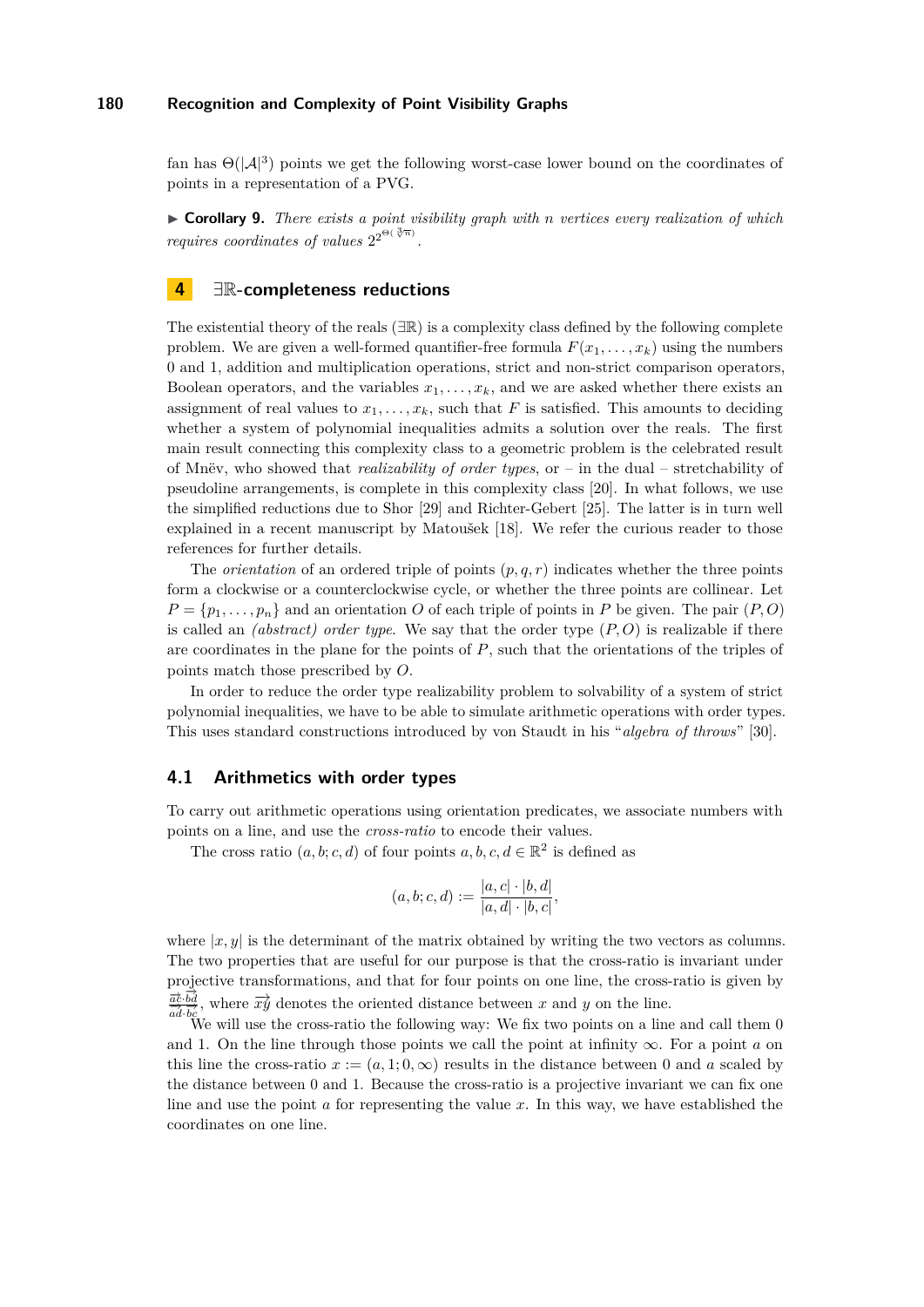<span id="page-10-0"></span>

**Figure 8** Gadgets for addition (left) and multiplication (right) on a line.

For computing on this line, the gadgets for addition and multiplication depicted in Figure [8](#page-10-0) can be used. Let us detail the case of multiplication. We are given the points  $\infty < 0 < 1 < x < y$  on the line  $\ell$ , and wish to construct a point on  $\ell$  that represents the value *x* · *y*. Take a second line  $\ell_{\infty}$  that intersects  $\ell$  in  $\infty$ , and two points *a, b* on this line. Construct the segments  $\overline{by}$ ,  $\overline{b1}$  and  $\overline{ax}$ . Denote the intersection point of  $\overline{ax}$  and  $\overline{b1}$  by *c*. Call *d* the intersection point of  $\overline{b}y$  and  $\ell(0, c)$ . The intersection point of  $\ell$  and  $\ell(d, a)$  represents the point  $x \cdot y =: z$  on  $\ell$ , i.e.,  $(z, 1; 0, \infty) = (x, 1; 0, \infty) \cdot (y, 1; 0, \infty)$ . In a projective realization of the gadget in which the line  $\ell_{\infty}$  is indeed the line at infinity, the result can be obtained by applying twice the intercept theorem, in the triangles with vertices  $0, d, y$  and  $0, d, z$ , respectively. To add the cross ratios of two points on a line, a similar construction is given in Figure [8.](#page-10-0)

# **4.2 The reduction for order types**

Using the constructions above we can already model a system of strict polynomial inequalities. However, it is not clear how we can determine the complete order type of the points without knowing the solution of the system. Circumventing this obstacle was the main achievement of Mnëv [\[20\]](#page-14-4). We cite one of the main theorems in a simplified version.

▶ **Theorem 10** ([\[29\]](#page-14-21),[\[25\]](#page-14-22)). *Every* primary semialgebraic set  $V \subseteq \mathbb{R}^d$  *is* stably equivalent *to a semialgebraic set*  $V' \subseteq \mathbb{R}^n$ *, with*  $n = \text{poly}(d)$ *, for which all defining equations have the form*  $x_i + x_j = k$  *or*  $x_i \cdot x_j = x_k$  *for certain*  $1 \leq i \leq j \leq k \leq n$ *, where the variables*  $1 = x_1 < x_2 < \cdots < x_n$  are totally ordered.

A *primary semialgebraic set* is a set defined by polynomial equations and strict polynomial inequalities with coefficients in Z. Although we cannot give a complete definition of *stable equivalence* within the context of this paper, let us just say that two semialgebraic sets *V* and  $V'$  are stably equivalent if one can be obtained from the other by rational transformations and so-called *stable projections*, and that stable equivalence implies *homotopy equivalence*. From the computational point of view, the important property is that *V* is the empty set if and only  $V'$  is, and that the size of the description of  $V'$  in the theorem above is polynomial in the size of the description of  $V$ . We call the description of a semialgebraic set  $V'$  given in the theorem above the *Shor normal form*.

We can now encode the defining relations of a semialgebraic set given in Shor normal form using abstract order types by simply putting the points  $\infty, 0, 1, x_1, \ldots, x_n$  in this order on  $\ell$ . To give a complete order type, the orientations of triples including the points of the gadgets and the positions of the gadget on  $\ell_{\infty}$  have to be specified. This can be done exploiting the fact that the distances between the points *a* and *b* of each gadget and their position on  $\ell_{\infty}$ can be chosen freely. We refer to the references mentioned above for further details. We next show how to implement these ideas to construct a graph *G<sup>V</sup>* associated with a primary semialgebraic set *V*, such that  $G_V$  has a PVG realization if and only if  $V \neq \emptyset$ .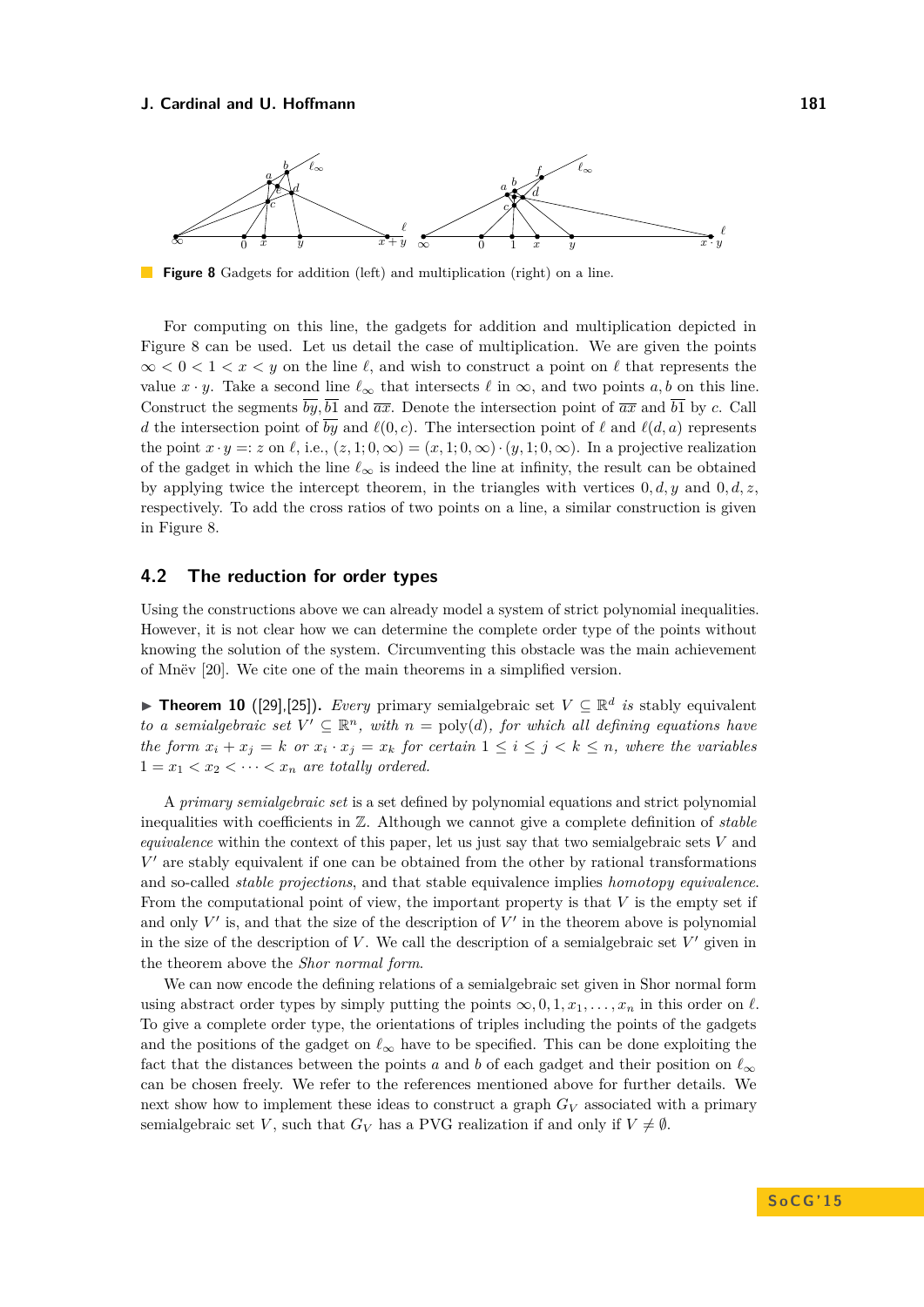# **5** ∃R**-completeness of PVG recognition**

The idea to show that PVG recognition is complete in ∃R is to encode the gadgets described in the previous section in a generalized fan. We therefore consider the gadgets not as a collection of points with given order types, but as a collection of segments between the lines  $\ell$  and  $\ell_{\infty}$  with given crossing information, i.e., a certain arrangement of the segments of the fan.

We will consider the addition and multiplication gadgets given in Fig. [8,](#page-10-0) and for a copy  $g_i$  of the addition gadget, denote by  $a_i, b_i, c_i, d_i$ , and  $e_i$  the points corresponding to  $g_i$ , and similarly for the multiplication gadget. To formalize the freedom we have in choosing the points  $a_i$  and  $b_i$  for each addition or multiplication gadget  $g_i$ , we make the following two observations. The points of a gadget that do not lie on  $\ell$  are denoted by  $P_i$ .

**► Observation 11** ([\[25\]](#page-14-22), [\[18\]](#page-14-25)). The points  $a_i$  and  $b_i$  can be positioned arbitrarily on  $\ell_{\infty}$ . The position of the other points of  $P_i$  is fully determined by  $a_i$ ,  $b_i$  and the input values on  $\ell$ .

<span id="page-11-1"></span> $\triangleright$  **Observation 12** ([\[25\]](#page-14-22), [\[18\]](#page-14-25)). All points of  $P_i$  are placed close to  $a_i$  if  $a_i$  and  $b_i$  are placed *close to each other.* (For each  $\varepsilon > 0$  there exists a  $\delta > 0$ , such  $|a_i - b_i| < \delta$  implies  $|p - q| < \varepsilon$ *for all*  $p, q \in P_i$ *.*)

With those two observations in hand, we show we can place the points of the gadgets on  $\ell_{\infty}$  one by one, such that we have a partial information on the *relative height* of the crossings of the involved segments. This partial information can be combined with the generalized fan construction to force the exact encoding.

Here we need a generalized fan since we cannot obtain the full information of the height all the crossings with the segments of other gadgets, since the position and distance of the other segments of gadgets is influenced by the solution of the inequality system.

For simplicity, we can work in the projective plane. This allows us to apply a projective transformation such that the point  $\infty$  is mapped onto the line at infinity, and the lines  $\ell$  and  $\ell_{\infty}$  are parallel. Furthermore we can assume  $\ell$  and  $\ell_{\infty}$  are horizontal lines. In this setting we have to specify a order on the *y*-coordinate of the intersection points of the segments/the points of the gadgets. Therefore we fix one order of the gadgets  $g_1, g_2, \ldots, g_l$  on  $\ell_{\infty}$ .

<span id="page-11-2"></span>I **Lemma 13.** *Let V be a nonempty primary semialgebraic set given in Shor normal form and let*  $g_1, g_{i-1}, g_i, \ldots, g_l$  *be the gadgets realizing the defining equations, such that*  $g_j$  *is realizing an addition if j < i and a multiplication otherwise. Then there exists a realization such that the order of the y-coordinates of the intersection points is given by*

<span id="page-11-0"></span>
$$
a_1 = \dots = a_l = b_1 = \dots = b_l = f_i = \dots = f_l \tag{1}
$$

 $> e_l > d_l > c_l > \cdots > e_i > d_i > c_i$  (2)

$$
> e_{i-1} > c_{i-1} = d_{i-1} > \dots > e_1 > c_1 = d_1
$$
\n
$$
(3)
$$

$$
I_2 > \cdots > I_l \tag{4}
$$

$$
0 = x_1 = x_2 = \dots = x_k,\tag{5}
$$

*where*  $I_i$  *denotes the intersections between the segments of the gadget*  $g_k$  *with the segments of the gadgets*  $g_j$  *for*  $j < k$ *.* 

**Proof.** We fix one solution for the relations defining *V*. The points on  $\ell$  are fixed realizing this solution. We place the points  $a_i$  and  $b_i$  such that the other points of the gadgets realize the order of the *y*-coordinates described in the lemma.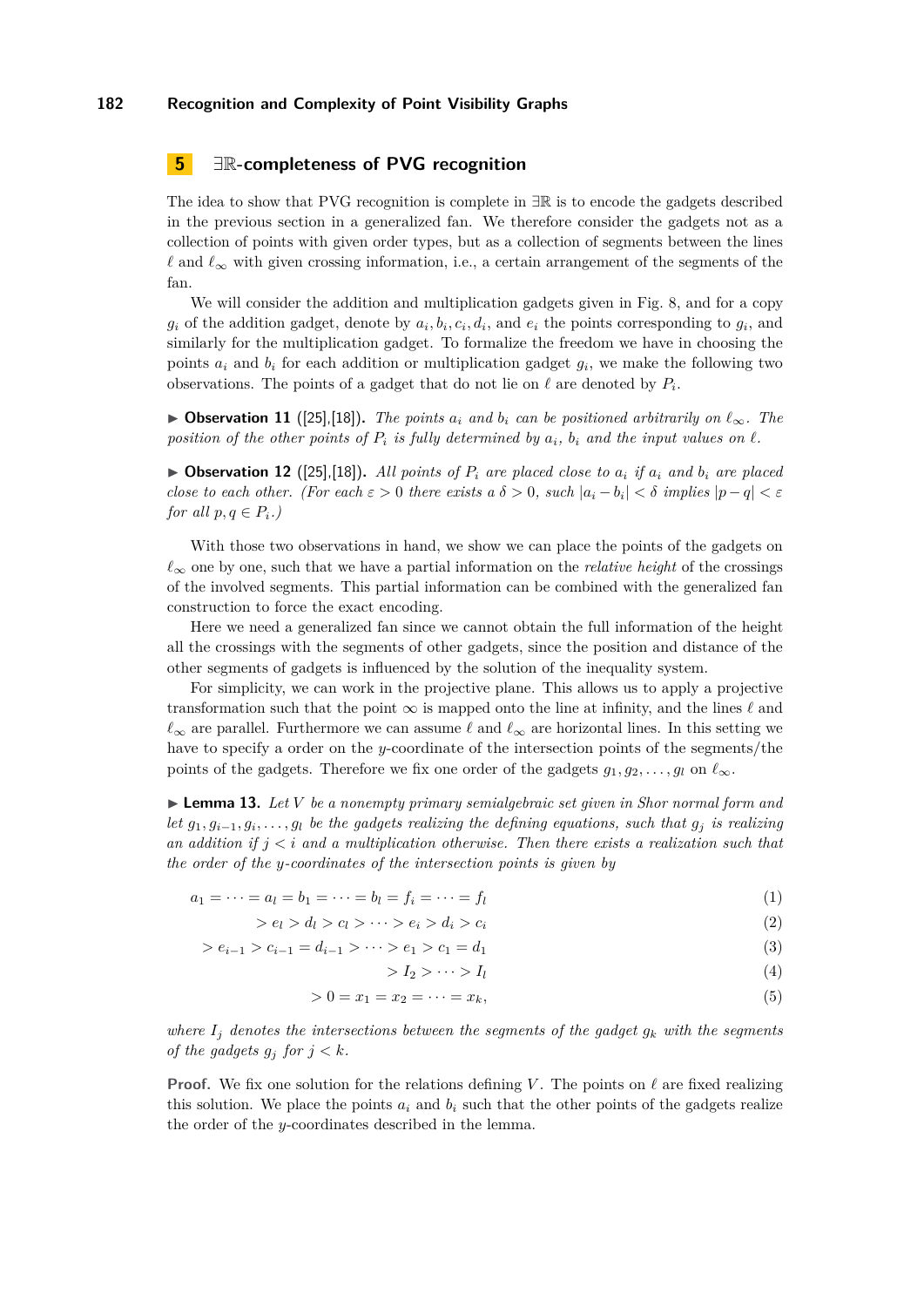<span id="page-12-0"></span>

**Figure 9** The vertical order of the points in the reduction.

First note that the order of the points within one gadget is determined as described by the construction of the gadgets. The points corresponding to variables are also on  $\ell$  and the points *a*, *b* and *f* all lie on  $\ell_{\infty}$ . Thus the total relations given in [\(1\)](#page-11-0) and [\(5\)](#page-11-0), as well as the relations between each triple of points belonging to one gadget in [\(2\)](#page-11-0) and [\(3\)](#page-11-0) are satisfied in all realizations.

We place the points  $a_i$  and  $b_i$  of the gadgets inductively. Assume that we have placed the first  $i - 1$  gadgets such that the inequalities above are satisfied. Now there exists a real  $\varepsilon$ such that none of the points of the gadgets lies in an  $\varepsilon$ -neighborhood of  $\ell$  or  $\ell_{\infty}$ , see Figure [9.](#page-12-0) For this reason there exists an axis-aligned rectangle of height  $\varepsilon$  with lower boundary on  $\ell$ , such that every segment drawn so far intersects the upper and the lower boundary of this rectangle (the lower grey box in Figure [9\)](#page-12-0). We now place  $a_i$  such that all segments that are constructed for the gadget  $g_i$  (blue) intersect the right boundary of this rectangle. This can be achieved by placing  $a_i$  further than the intersection point of  $\ell_{\infty}$  and the supporting line of the diagonal with positive slope of the rectangle (the red segment in Figure [9\)](#page-12-0). This shows that [\(4\)](#page-11-0) can be satisfied.

To show the inequalities in [\(2\)](#page-11-0) and [\(3\)](#page-11-0) hold it remains to check that the points  $c_i, d_i$ (and eventually  $e_i$ ) can be placed in an  $\varepsilon$ -neighborhood of  $\ell_{\infty}$ . This can be done, using Observation [12,](#page-11-1) by placing  $b_i$  close to  $a_i$ . . John Stein Stein Stein Stein Stein Stein Stein Stein Stein Stein Stein Stein Stein Stein Stein Stein Stein S<br>Die Stein Stein Stein Stein Stein Stein Stein Stein Stein Stein Stein Stein Stein Stein Stein Stein Stein Stei

#### I **Theorem 14.** *The recognition of point visibility graphs is* ∃R*-complete.*

**Proof.** For a proof that PVG recognition is in ∃R we refer to [\[10\]](#page-14-8). For the hardness part, the idea of the proof is the following. For a semialgebraic set *V* we compute the Shor normal form and denote the corresponding primary semialgebraic set by  $V'$ . For  $V'$ , we can construct the arrangement of pseudosegments that are attached on the lines  $\ell$  and  $\ell_{\infty}$ . By inverting the projective transformation applied in Lemma [13](#page-11-2) we can construct a generalized fan *G<sup>V</sup>* of the pseudosegments between  $\ell$  and  $\ell_{\infty}$ , such that in any PVG realization the order of the intersection points of the segments satisfies the inequalities in Lemma [13.](#page-11-2)

The bundles and rays for the generalized fan are added, such that the possible vertical orders are fixed to the ones described in Lemma [13,](#page-11-2) see Figure [9:](#page-12-0) We add an orange ray from *p* through each of the points  $c_i, d_i$  and  $e_i$  of each gadget  $g_i, i \in [l]$ . This fixes the inequalities in lines [\(2\)](#page-11-0)-[\(3\)](#page-11-0). A green bundle is added before and after each of the sets  $I_j$ ,  $j \in \{2, \ldots, l\}$ , such that [\(4\)](#page-11-0) is satisfied.

From this generalized fan we want to construct a point visibility graph  $G_V$ . Here we have to be a careful with collinearities between point that do not lie on one segment or one ray. Therefore, we show that we can construct the edges and nonedges between points on different segments and different rays, such that they do not restrict *too many* solutions of our strict inequality system. First notice that we can avoid collinearities between points on segments of different gadgets by perturbing the positions of the points  $a_i$   $b_i$ , the exact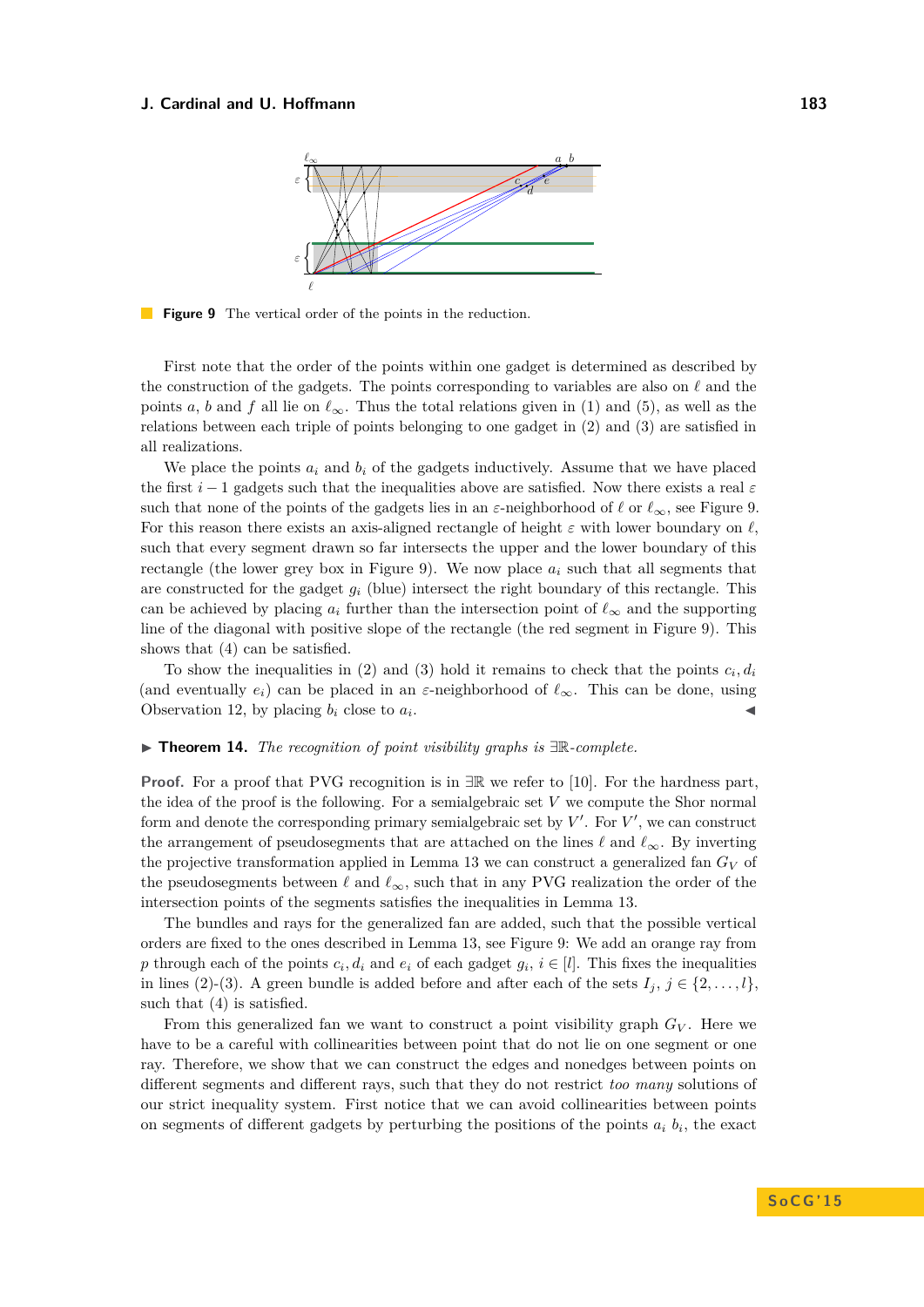position of the bundles, and the distance of the rays within a bundle (we have this freedom in the proof of Lemma [13\)](#page-11-2). So we can assume that the only collinearities of points on different segments appear between segments in one gadget. In the addition gadget we have no three *segments* that intersect in one point. By perturbing the position of the bundles we can avoid collinearities in those gadgets.

In the multiplication gadget we are in the situation that we have three segments 0*,* 1*, x* (and 0, y, x·y) that intersect in one point. If the ratio of those three points on  $\ell$  is rational they are (after projective transformations) columns in the integer grid. If those are intersected by a bundle we obtain the points on projective transformation of the integer grid and thus collinearities. The point here is that we can compute during the construction which collinearities appear: the solutions of the original strict inequality system form an open set. In this set we can assume that our solution consists of sufficiently *independent* numbers, e.g. they are algebraically independent over  $\mathbb{Q}$ , such that  $0, 1, x$  and  $0, y, x \cdot y$  only have a rational ratio if *x* is a coefficient of the inequality system. In this case we can calculate the collinearities. Otherwise, we can perturb the bundles  $a_i$  and  $b_i$  to avoid collinearities. Hence all collinearities between points on different segments can be computed and do not influence the solvability of the inequality system. This way we can determine all edges of  $G_V$ .

The number of vertices of the graph  $G_V$  is polynomial in the size of  $V$  since calculating the Shor normal form of  $V$  gives a description of  $V'$  which has size polynomial in the size of *V* . The number of segments, bundles, rays, and the size of a bundle in the fan are all polynomial in the number of operations in the Shor normal form. All calculations in this construction can be done in polynomial time.

For the ∃R-hardness it remains to show that the graph *G<sup>V</sup>* is a point visibility graph if and only if  $V$  (and thus  $V'$ ) is nonempty. To show that  $V$  is nonempty if  $G_V$  has a PVG realization we observe that the collinearities from a ray and from a segments stay collinear in each realization by Lemma [7.](#page-5-1) Thus the gadgets implementing the calculations on  $\ell$  are preserved. Using the cross-ratio as described in Subsection [4.1](#page-9-1) a PVG realization encodes a point in  $V'$ , and  $V$  is nonempty if  $G_V$  has a PVG realization.

We show that there exists a PVG realization if  $V$  and  $V'$  are nonempty. We consider a solution  $x \in V'$  and place the points corresponding to the variables on a line  $\ell$ . With points in this position the gadgets implementing the calculations can be realized between  $\ell$  and  $\ell_{\infty}$ , such that the intersection points of the segments satisfy the order in Lemma [13.](#page-11-2)

**Acknowledgments.** We thank an anonymous referee for pointing out an error in the original proof of Lemma [7.](#page-5-1) The revised proof is largely based on the suggested fix.

#### **References**

- <span id="page-13-2"></span>**1** James Abello and Krishna Kumar. Visibility graphs and oriented matroids. *Discrete & Computational Geometry*, 28(4):449–465, 2002.
- <span id="page-13-4"></span>**2** Karim A. Adiprasito, Arnau Padrol, and Louis Theran. Universality theorems for inscribed polytopes and Delaunay triangulations. *ArXiv e-prints*, 2014.
- <span id="page-13-3"></span>**3** Daniel Bienstock. Some provably hard crossing number problems. *Discrete and Computational Geometry*, 6:443–459, 1991.
- <span id="page-13-1"></span>**4** John Canny. Some algebraic and geometric computations in PSPACE. In *STOC '88*, pages 460–467. ACM, 1988.
- <span id="page-13-0"></span>**5** Mark de Berg, Otfried Cheong, Marc van Kreveld, and Mark Overmars. *Computational Geometry: Algorithms and Applications*. Springer-Verlag, 2008 (third edition).